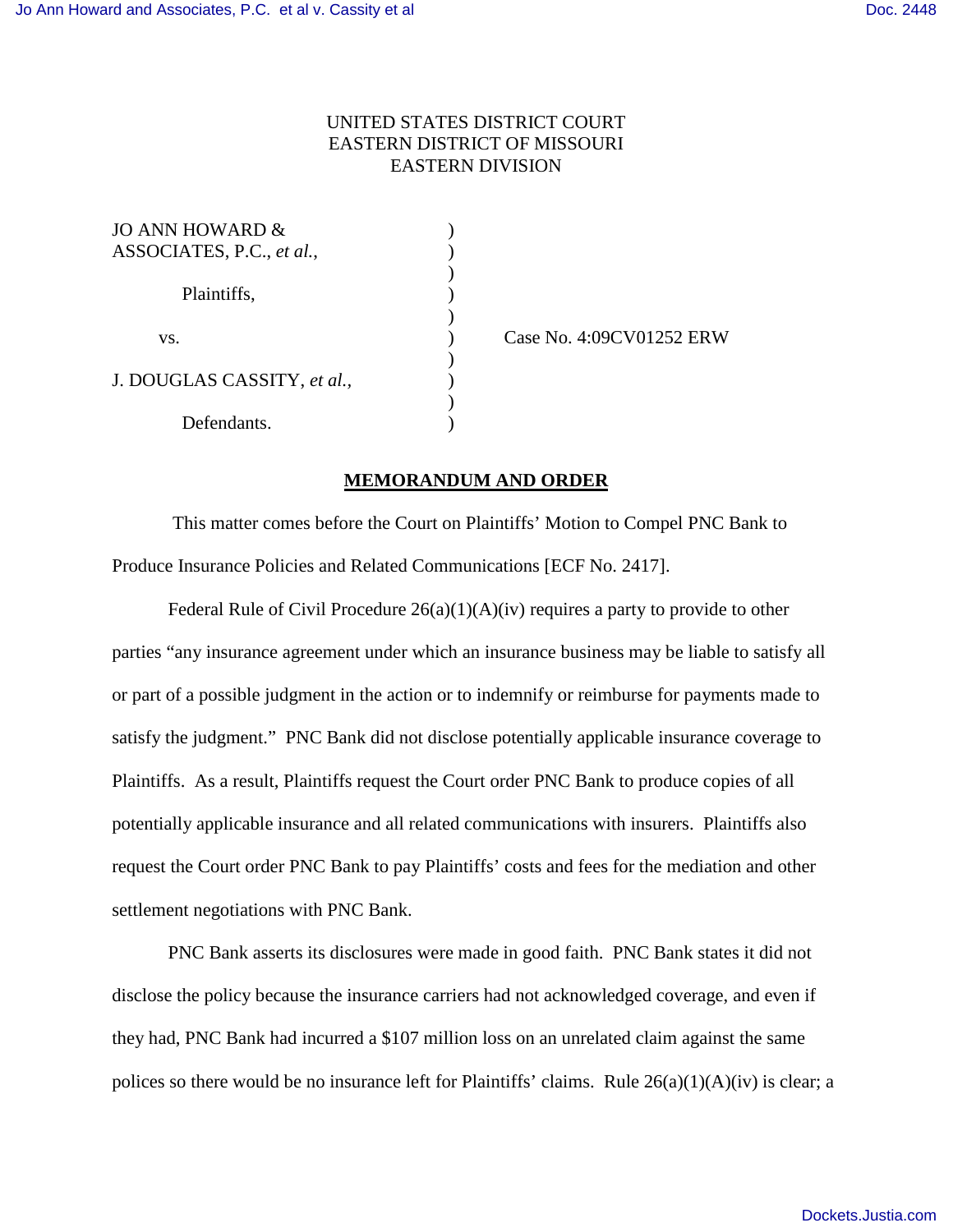party is required to disclose any insurance policy which *may* cover the claims at issue. PNC Bank made its own determination as to whether it believed the insurance policies would apply. This suggests the policies *may* cover the claims at issue even if PNC Bank believed they ultimately would not. PNC Bank should have disclosed the policies. As the Court understands, the policies have been disclosed to Plaintiffs, which leaves the issues of disclosure of communications with insurers and possible sanctions. Should PNC Bank have any remaining applicable insurance policies which have not been disclosed, the Court orders PNC Bank to immediately disclose them to Plaintiffs.

When a party fails to disclose information as required in Rule 26(a), a district court has wide discretion to fashion a remedy or sanction which fits the circumstances of the case. *Wegener v. Johnson*, 527 F.3d 687, 692 (8th Cir. 2008) (citing Fed. R. Civ. Pro. 37(c)(1)). In deciding a remedy, the court should consider "the reason for noncompliance, the surprise and prejudice to the opposing party, the extent to which allowing the information or testimony would disrupt the order and efficiency of the trial, and the importance of the information or testimony. *Id.* As the severity of the sanctions increases, the court's discretion narrows. *Id.*

Plaintiffs seek disclosure of PNC Bank's communications with its insurers to determine if PNC Bank is taking inconsistent positions in post-trial motions as to conduct by National City before the acquisition of Allegiant Bank. Plaintiffs believe the communications may show additional discovery violations which could require portions of PNC Bank's post-trial motions be stricken. The Court will determine if the documents should be disclosed after an *in camera* review. PNC Bank shall provide the requested communications to the Court within ten days of this order for review by the Court.